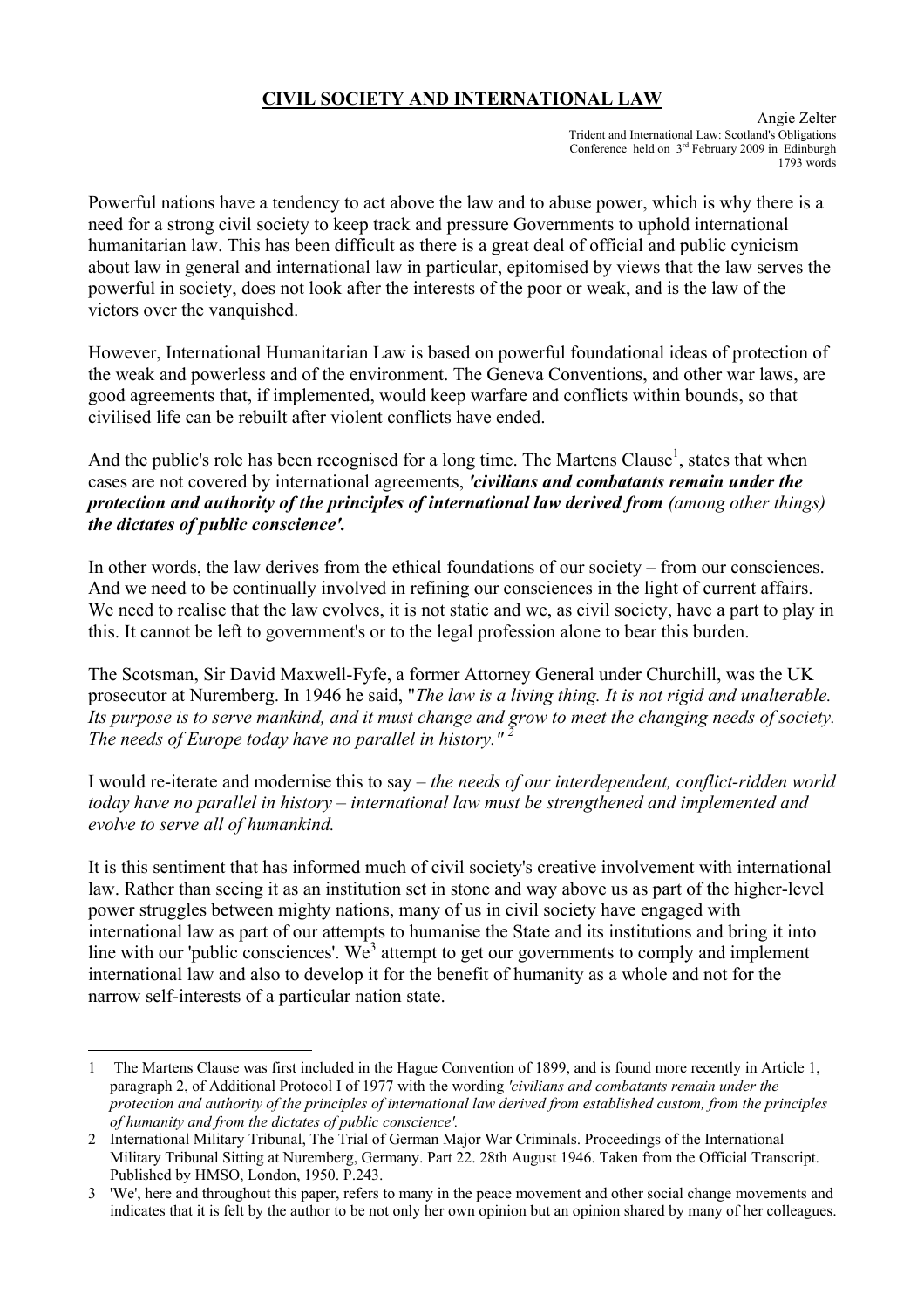But there are serious challenges. *"International law is not real law and does not apply in*  **Scotland''** - thus said a Procurator Fiscal in Helensburgh District Court in 1999<sup>[4](#page-1-0)</sup>, and although not often so frankly articulated, nevertheless this is still an attitude prevalent in the courts at all levels when applied to cases involving protests against nuclear weapons. It is accompanied by impatience and strong disapproval of ordinary citizens meddling in the law, and a belief that 'amateurs' should not try to 'uphold' the law or 'take the law into their own hands'. We are told over and over again not to get involved, that it is up to the government, or the police, or the military, or some other institution, to deal with crimes against peace or war crimes. In the UK, there are outdated judgements that hold our society back, like that of Hutchinson<sup>[5](#page-1-1)</sup> which misinterprets the ICJ's Advisory Opinion, or Chandler<sup> $\delta$ </sup> which relies upon the principle of the Royal Prerogative<sup>[7](#page-1-3)</sup> to insist that the disposition of the armed forces is not justiciable, that it is not for judge or jury to decide what the armed forces can or cannot do. In effect, these judgements have prevented the courts from acting as a necessary balance to the power of the executive and ensured that they do not do their job of judging whether the armed forces are acting within the law. This lack of judicial oversight has allowed our State to cover up their illegal acts.

However, civil society acts in the belief that the strength and wisdom of a society lies with its people and that we get the government and legal system that we allow. We believe we are not completely powerless but are responsible individuals. Thus we cannot stay silent or be still when we can see gross crimes being committed in our names. We see the active deployment of weapons of mass destruction and know that the use of such weapons would break the fundamental principles of humanitarian law. Taking the law seriously we call our institutions to account. We become part of the forces creating the evolution of our society, taking a part in shaping the law and ensuring its implementation.

There have been numerous examples of civil society attempts to get governments to comply with and develop international law. They can be categorised as three broad routes.

**One route** is campaigning and lobbying, on both national and international levels, **to get international law modernised and developed.** For instance, the International Campaign to Ban Landmines was a particularly successful example of civil society groups combining together to campaign for a new Treaty. From its small beginnings in 1991 it took a mere 8 years for the Mine Ban Treaty <sup>[8](#page-1-4)</sup> to be formulated, ratified and become binding in international law. It is a wonderful example of what dedicated 'global citizens' can persuade governments to do.

**A second route** tries to get national and international institutions **to comply with the existing international laws** – either through education and lobbying or through the legal system. Thus civil

 $\overline{a}$ 4 See 'Trident on Trial – the case for People's Disarmament' by Angie Zelter, Luath Press. ISBN1-84282-004-4.

<span id="page-1-1"></span><span id="page-1-0"></span><sup>5</sup> Hutchinson v. Newbury Magistrates' Court (9 October 2000, CO/663/00)

<span id="page-1-2"></span><sup>6</sup> Chandler & Others v DPP [1962] 3 All E.R. 142

<span id="page-1-3"></span><sup>7</sup> A recent articulation of this can be seen in the March 2002 letter from Rt. Hon Adam Ingram Minister of State for the Armed Forces who stated, *'The right of her Majesty's Government to prosecute military operations abroad is not derived from statute but from the common law, and is exercised under the Royal Prerogative. Powers under the Royal prerogative are those uniquely enjoyed by the Crown and exercised on its behalf by Ministers. The conduct of foreign affairs, including the commitment of forces for military operations, is carried out in reliance on the prerogative.'* 

<span id="page-1-4"></span><sup>8</sup> The [Mine Ban Treaty](http://www.icbl.org/treaty) is the international agreement that bans anti-personnel land-mines. Sometimes referred to as the Ottawa Convention, it is officially titled: the Convention on the Prohibition of the Use, Stockpiling, Production and Transfer of Anti-Personnel Mines and on Their Destruction. The treaty aims to rid the world of the scourge of mines and deals with everything from mine use, production and trade, to victim assistance, mine clearance and stockpile destruction. In December 1997 a total of 122 governments signed the treaty in Ottawa, Canada. In September the following year, Burkina Faso was the 40th country to ratify, triggering entry into force six months later. Consequently, in March 1999 the treaty became binding under international law, and did so more quickly than any treaty of its kind in history.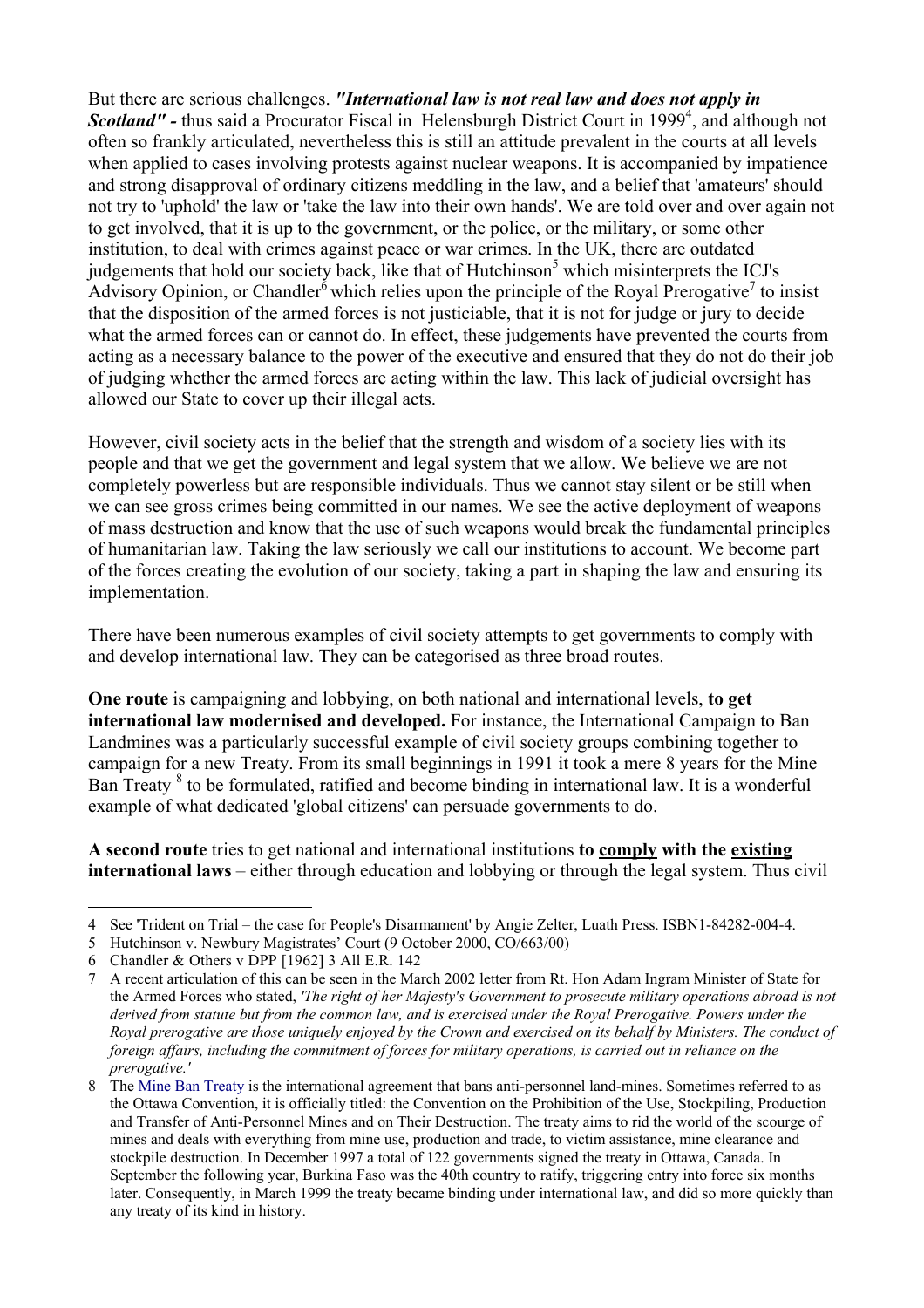society groups produce briefing papers on what laws are being broken and how<sup>[9](#page-2-0)</sup>, encourage debate, lobby, and urge their governments to uphold international law by suggesting various policy changes like stopping the export of arms to repressive regimes, refusing to send troops to invade other countries, voting in the UN appropriately. They hold conferences and demonstrate.

Individuals and groups also use the legal system in various ways either to judicially review government decisions<sup>10</sup> or to take out cases that attempt to get the legal system to indict government and military leaders involved in or complicit in war crimes, crimes against the peace, crimes against humanity, or in preparations for such crimes. For instance, in the 1980's at the height of the nuclear weapons escalation during the Cold War, there were attempts to prosecute the Prime Minister for conspiracy to commit war crimes<sup>11</sup> but the courts rejected these attempts as 'malicious' litigations or by stating that they were not prepared to review the decisions of the Attorney General. Most of these attempts were made by ordinary citizens representing themselves directly in the courts.

However, groups also employed lawyers to advise them and to take cases on their behalf. Thus, law firms like Public Interest Lawyers<sup>12</sup> worked with CND to take the Government to court to ask for an advisory opinion on the legality of using Resolution 1441 as a pretext for war<sup>13</sup>, and also with the Gentles & other parents of British soldiers killed in Iraq who brought a judicial review of the Government's failure to order an independent inquiry into the events leading to the decision to invade Iraq. More recently the Nuclear Information Services asked for a Judicial Review of the decision to renew the Trident nuclear weapon system $^{14}$ .

Attempts to bring to justice those in power have continued over many years and each time civil society gains in strength. Whereas the attempts in the '80's hardly made an impact on society at large, more recent attempts have had a profound impact on debate and feelings in the country. The CND sponsored coalition of law professors and leading NGOs who served notice[15](#page-2-6) in 2003 on Blair, Hoon and Straw that they would be investigated by the ICC Prosecutor if the UK breached International Humanitarian Law during any proposed use of force against Iraq fed into the huge anti-war protests that led to the largest demonstration in British histor[y16.](#page-2-7) This is being followed up with reports being sent to the International Criminal Court. International Law has now become a prominent part of public debate.

These continuing legal challenges are a part of the process of bringing our society into line with

<span id="page-2-0"></span> $\overline{a}$ 9 See http://www.inlap.freeuk.com/publications.htm for a sample of the kinds of legal briefings that one civil society group INLAP have produced.

<span id="page-2-1"></span><sup>10</sup> http://tapol.gn.apc.org/press/files/pr031210.htm - Legal action launched against UK Government's arms to Indonesia policy - press release issued jointly by TAPOL and Campaign Against Arms Trade (CAAT) on 10 December 2003- *'A human rights activist from Aceh, Indonesia has today launched proceedings against the UK Government challenging by Judicial Review the legality of the UK's supply of arms to Indonesia. Mr. Aguswandi claims the continued licensing of military exports to Indonesia breaks UK and EU export control laws which clearly state that export licences for weapons should be refused if there is a risk of the equipment being used for internal repression.'* 

<span id="page-2-2"></span><sup>11</sup> With the Pax Legalis cases and the Snowball information layings.

<span id="page-2-3"></span><sup>12</sup> Established in 1999. http://www.publicinterestlawyers.co.uk/

<span id="page-2-4"></span><sup>13</sup> This was, comprehensively argued by Rabinder Singh, QC and Charlotte Kilroy, acting for CND. The three judges ruled that they could not give an opinion as they had no jurisdiction on this aspect of international law and that it may be 'damaging to the public interest in the field of international relations, national security or defence.' The same CND legal team produced an opinion on why the proposed draft '2nd resolution' would not give legal authority to go to war. They also wrote an opinion on the Attorney General's use of Resolutions 678,687 and 1441 to authorise the war, both on the eve of war and after it became clear that weapons of mass destruction were not being found in Iraq.

<span id="page-2-5"></span><sup>14</sup> In the High Court on 26<sup>th</sup> January, Lord Justice Scott Baker refused NIS permission to appeal Mr. Justice Simon's decision of 10<sup>th</sup> June 2008 not to grant permission to claim Judicial Review of the Government's 2006 Defence White Paper and its decision to renew the Trident nuclear weapons system. [www.nuclearinfo.org](http://www.nuclearinfo.org/)

<span id="page-2-6"></span><sup>15</sup> Letter to the Prime Minister and Secretary of State for Defence of 23 January 2003.

<span id="page-2-7"></span><sup>16</sup> Stop the War Demonstration 15 February 2003.